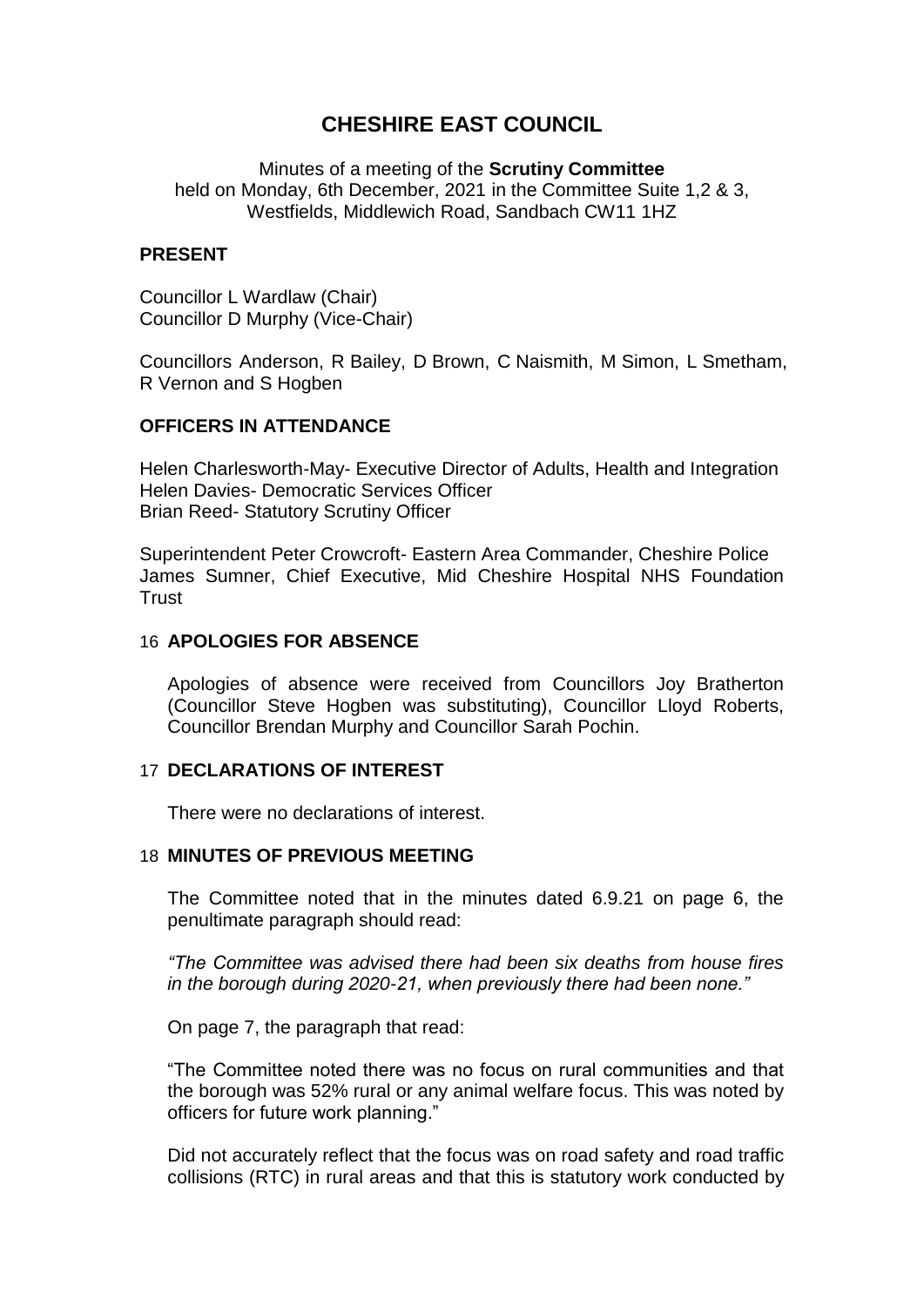the Safer Cheshire East Partnership (SCEP). The Committee noted that RTC incidents had been reported to and investigated by SCEP.

The reference to animal welfare related to domestic pets and the number of people who had purchased an animal in lockdown and given the restrictions had now lifted, were struggling to cope with the responsibility. The Committee noted the council had a statutory duty towards animal health and wellbeing. This would not necessarily be reported back to SCEP and would be a standalone issue.

#### RESOLVED:

That subject to the changes above, the minutes of the meeting held on 6 September 2021 be approved as a correct and accurate record and be signed by the Chair.

# 19 **PUBLIC SPEAKING/OPEN SESSION**

Sue Helliwell attended the Committee and spoke against agenda item 5 on the subject of drink spiking.

Sue spoke about the dangers of drink spiking with one in ten people (both male and female) having been victim to this crime and asked for a multiagency approach to dealing with this crime in Cheshire with investment in testing kits or straws for licensed premises.

Councillor Denis Murphy gave some reassurances to the Committee that he was aware Cheshire Police were actively working together with the licensed premises and licensing authority.

Councillor Rachel Bailey noted the impact and subsequent cost of hospitalisation for young people.

Councillor Sally Holland attended the Committee and spoke against agenda item 6 on the subject of Congleton War Memorial Hospital, she asked the Committee directly to investigate the future of the hospital in the context of current service provision within an Integrated Care System (ICS).

Councillor Holland advised the Committee that the hospital was opened in 1924 and paid for by public subscription, as a memorial to those who died during World War One.

Currently the X-Ray department was underutilised and the Minor Injuries Unit was temporarily closed due to staff shortages. There was a 28-bed unit to treat those receiving rehabilitation, palliative and sub-acute care for periods of between 1-6 weeks.

The Committee were advised that the population of Congleton is set to rise over the coming years and should Congleton War Memorial Hospital become fully operational this would lessen the impacts to neighbouring A&E facilities.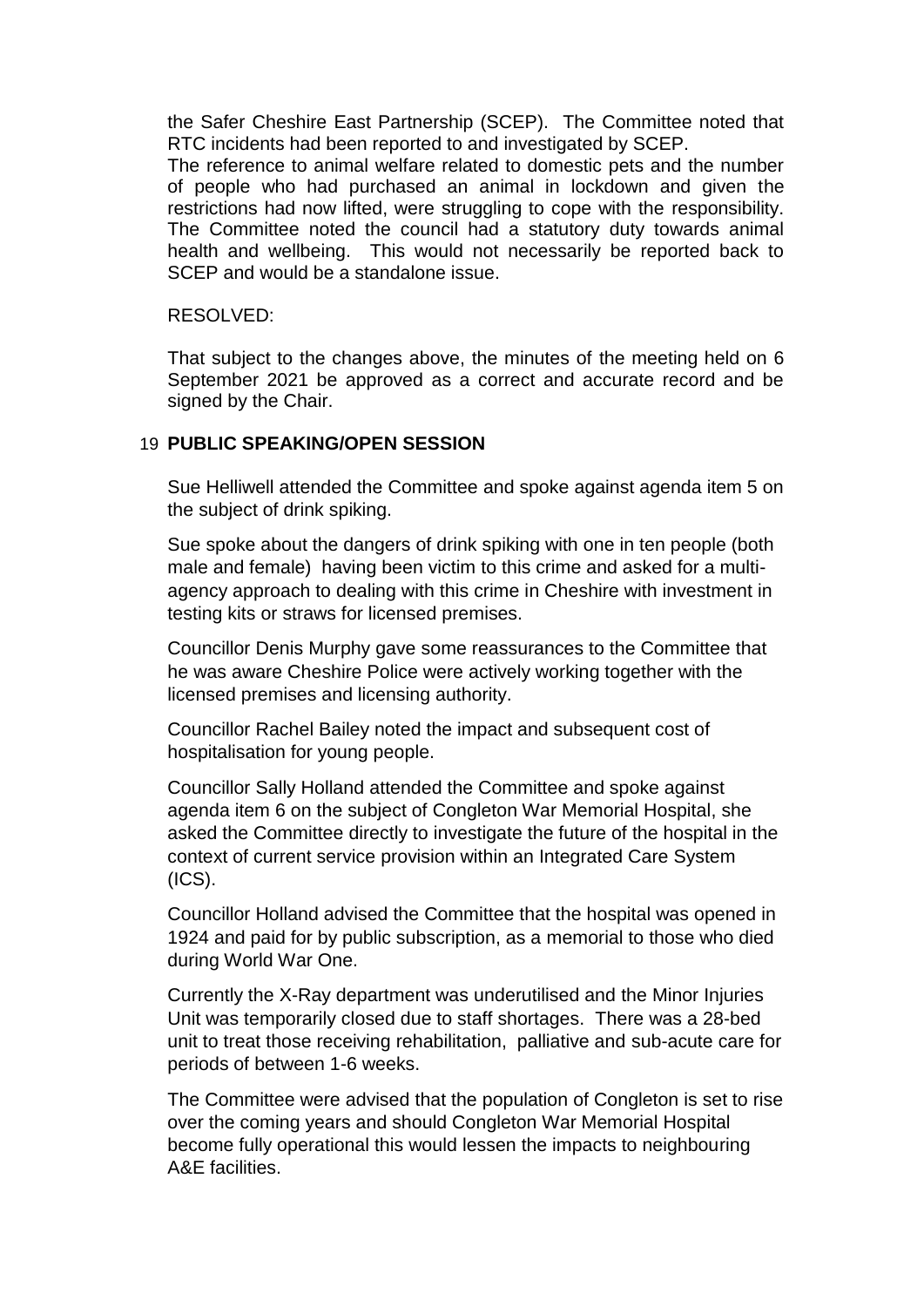#### RESOLVED:

That Sue Helliwell and Councillor Holland be thanked for their attendance and participation at the Committee meeting.

# 20 **UPDATE FROM CHESHIRE POLICE**

Superintendent Peter Crowcroft, the Eastern Area Commander within Cheshire Police attended the Committee and gave a verbal update on key pieces of work currently being carried out by the Police.

The Committee were advised that given the national and local concerns of drink spiking Cheshire Police had undertaken three weekends of intensive action in the areas of Congleton, Sanbach, Crewe, Nantwich, Macclesfield and Wilmslow. This included Police in plain clothes, drugs dogs and a high visibility Police presence.

To date across Halton and Cheshire East, there has been one confirmed case of a person being spiked with a hypodermic needle.

Resources were being deployed to target crime and fear of crime. The Safer Cheshire East Partnership (SCEP) have purchased bottle tops to help within licensed premises.

The Police are working collaborative with partner agencies such as My Cheshire Without Abuse (My CWA) in instances where there could be reports of Domestic Abuse. This has led to referrals by the Police for perpetrators of DA into rehabilitation programmes.

The top priority for the Police was violence and intimidation to women and girls, continued partnership work was the strategy to combat it. There had been significant educational work done to challenge behavioural signal type behaviours especially drunken males who have had a drink or feel emboldened because they are in large numbers. This extended to working with local employers to educate them on signal crimes if potentially this involved their member of staff.

Antisocial behaviour (ASB) had moved post-lockdown out of covid related ASB and back to traditional ASB.

Finally Superintendent Crowcroft advised the Committee that following the murder of David Ames MP, the government had enacted Operation Bridger a national plan for providing MPs with security advice.

The Committee were given the opportunity to ask questions, there was some discussion on domestic abuse cases during lockdown, forensic testing in relation to drink spiking, and advice to men who wish to be allies to vulnerable women in an appropriate way.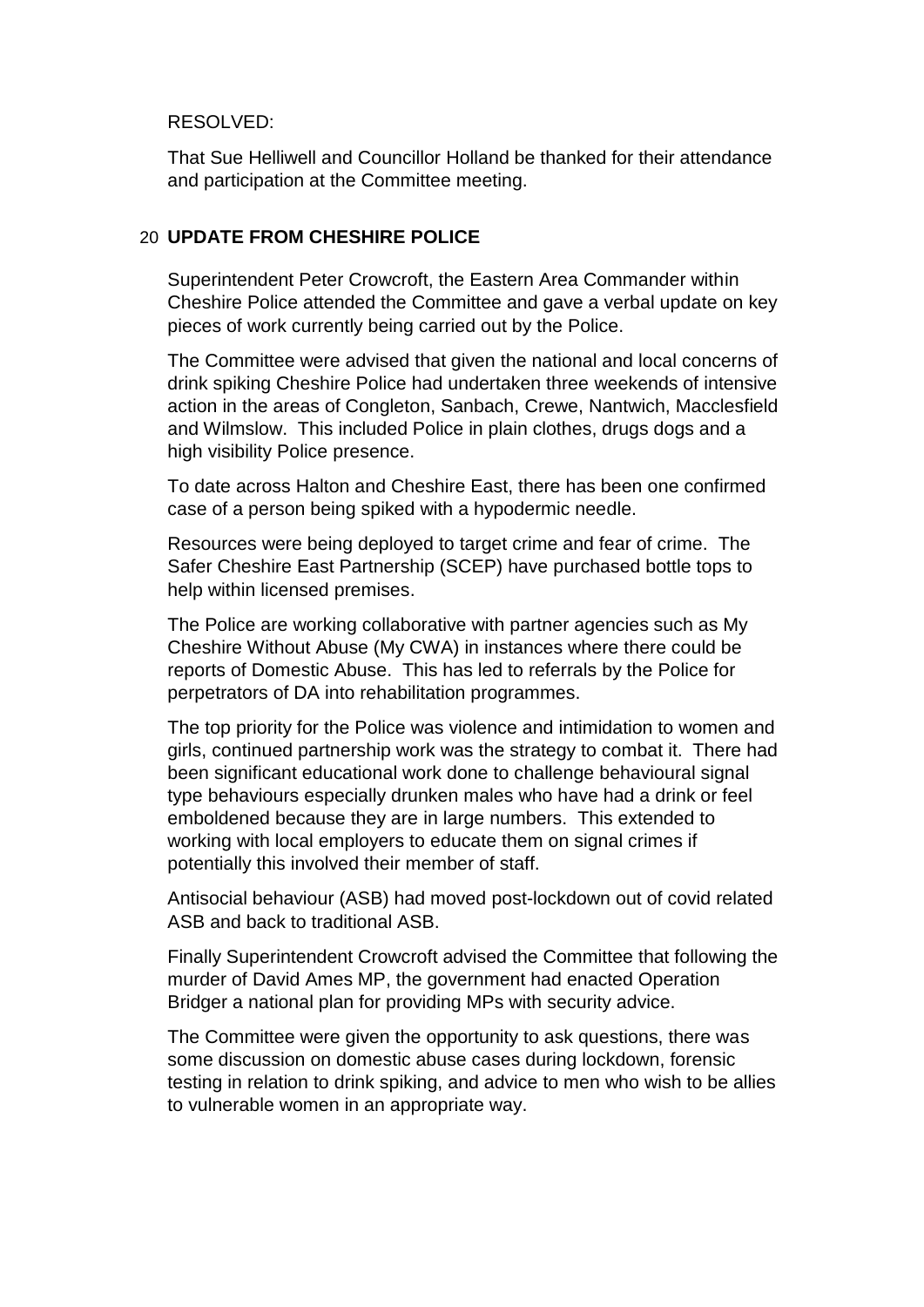# RESOLVED:

That Superintendent Crowcroft be thanked for his attendance and contribution to the Committee meeting.

# 21 **UPDATE FROM MID CHESHIRE HOSPITALS NHS FOUNDATION TRUST**

James Sumner, Chief Executive of the Mid Cheshire Hospital NHS Foundation Trust attended the Committee and gave a verbal update on building at Leighton that followed on from a previous presentation to this Committee in April 2021.

The Committee heard how Leighton Hospital was built in the 1970s, and 85% of the building materials used contained asbestos and reinforced autoclaved aerated concrete panels that were now recognised as unstable materials. There was no research on how long those materials would last but by 2035 it would all need to be replaced.

Following consultation with external architects, three options had been identified for the future of the hospital:

1) The option to remove roof planks, recover and build new roof. This would take ten years and cost £660million;

2) The option to create new wards would cost £800million; and

3) The option to completely rebuild the hospital and future proof it would cost £660 Million and take 3-4 years to complete the works.

A business case has been drafted on each option.

The hospital has been submitted as part of a bid for eight national places that included retention of the critical care and theatres, but for a new build. Regional NHS teams have selected Leighton, but this doesn't indicate the bid will be successful nationally.

£15 million of national funds had been received to extend Accident and Emergency (A&E), and this will open mid-January.

The Committee were given the opportunity to ask questions, and there was some discussion that included the 30-year future proofing of Leighton Hospital alongside major expansion schemes such as HS2, ambulance delays being at the highest rate they have ever been at however Leighton had the shortest ambulance hand over time despite being one of the busiest hospitals. Leighton and Macc have lowest number of patients waiting twelve hours or longer in A&E.

# RESOLVED:

That the Chief Executive of the Mid Cheshire Hospital NHS Foundation Trust be thanked for his attendance and contribution to the Committee meeting.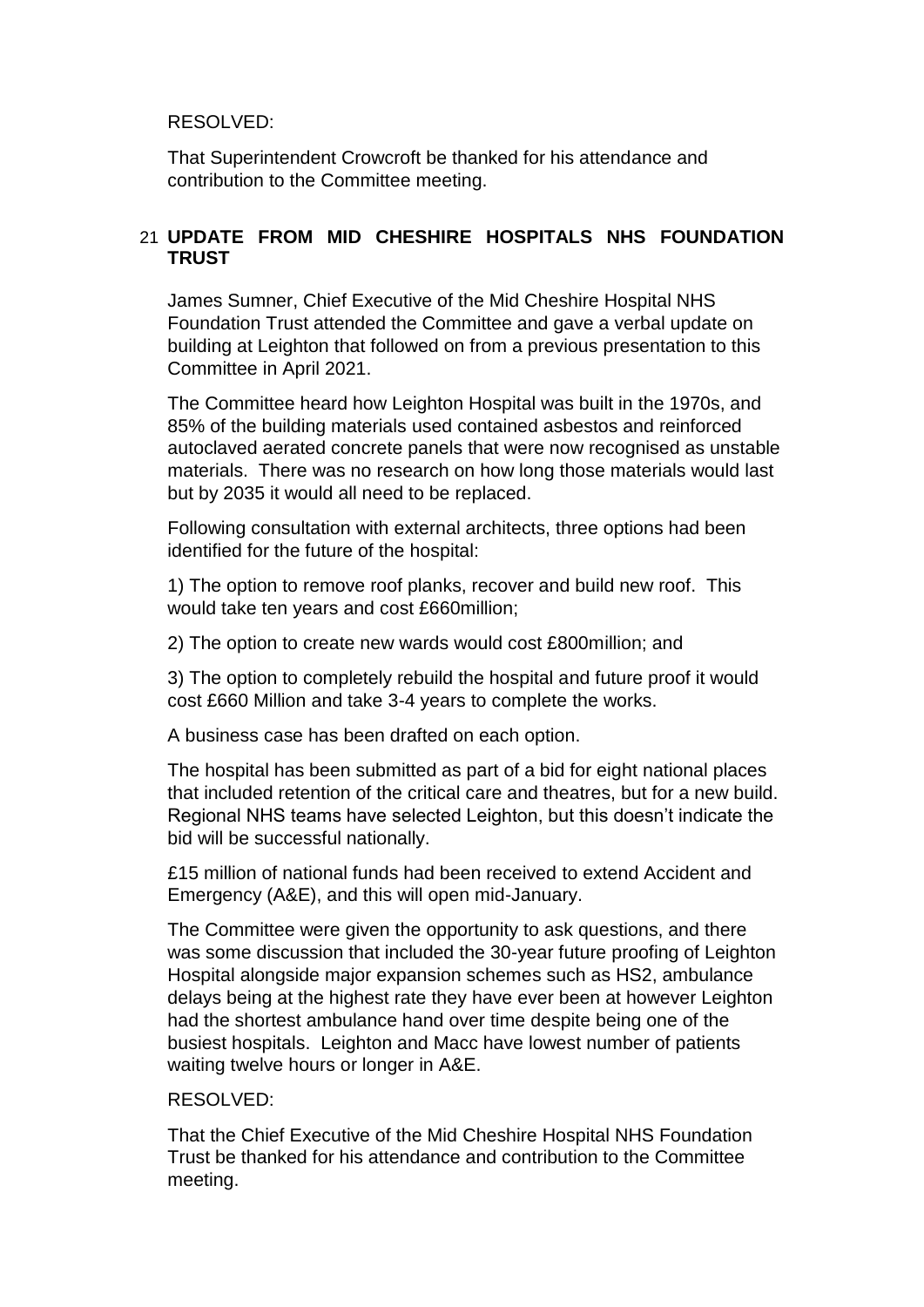# 22 **UPDATE FROM THE CHESHIRE EAST PLACE PARTNERSHIP BOARD**

Helen Charlesworth-May, Executive Director of Adults, Health and Integration attended the meeting and gave a presentation to the Committee on the current work of the Cheshire East Place Partnership Board. Following the presentation, there was the opportunity for the Committee to ask questions. There was discussion that included:

- The work of the Cheshire East Place Partnership Board being a consideration for this Committees Work Programme;
- The expectation for variation across Place given legislation was expected to be passed by the end of January 2022/beginning of February 2022, there was not a lot of time for implementation of Place. That being said there was no expectation that this will have detrimental impact on the delivery of services for residents;
- A review of the Cheshire/Merseyside footprint was planned for 2 years after implementation;
- what joint scrutiny might look like, acknowledging that scrutiny arrangements were unchanged by the legislation;
- Executives were currently meeting weekly because this was a significant development issue, any decision points would be for the Children and Policy Committees;
- It was noted that the scrutiny of the ICS was in a process of development both jointly and/or working sequentially;
- The CCG had consulted with its staff from the perspective of being a statutory reorganisation consultation; and
- It was noted that Yorkshire and Humber were further advanced with the same process because of mature voluntary partnerships, Cheshire and Merseyside were having conversations with officers in Yorkshire to understand lessons that had been learned.

# RESOLVED:

That the Executive Director of Adults, Health and Integration be thanked for her attendance and presentation to the Committee; and That the presentation be received and noted.

# 23 **WORK PROGRAMME**

The Committee considered its Work Programme and noted the items scheduled for March.